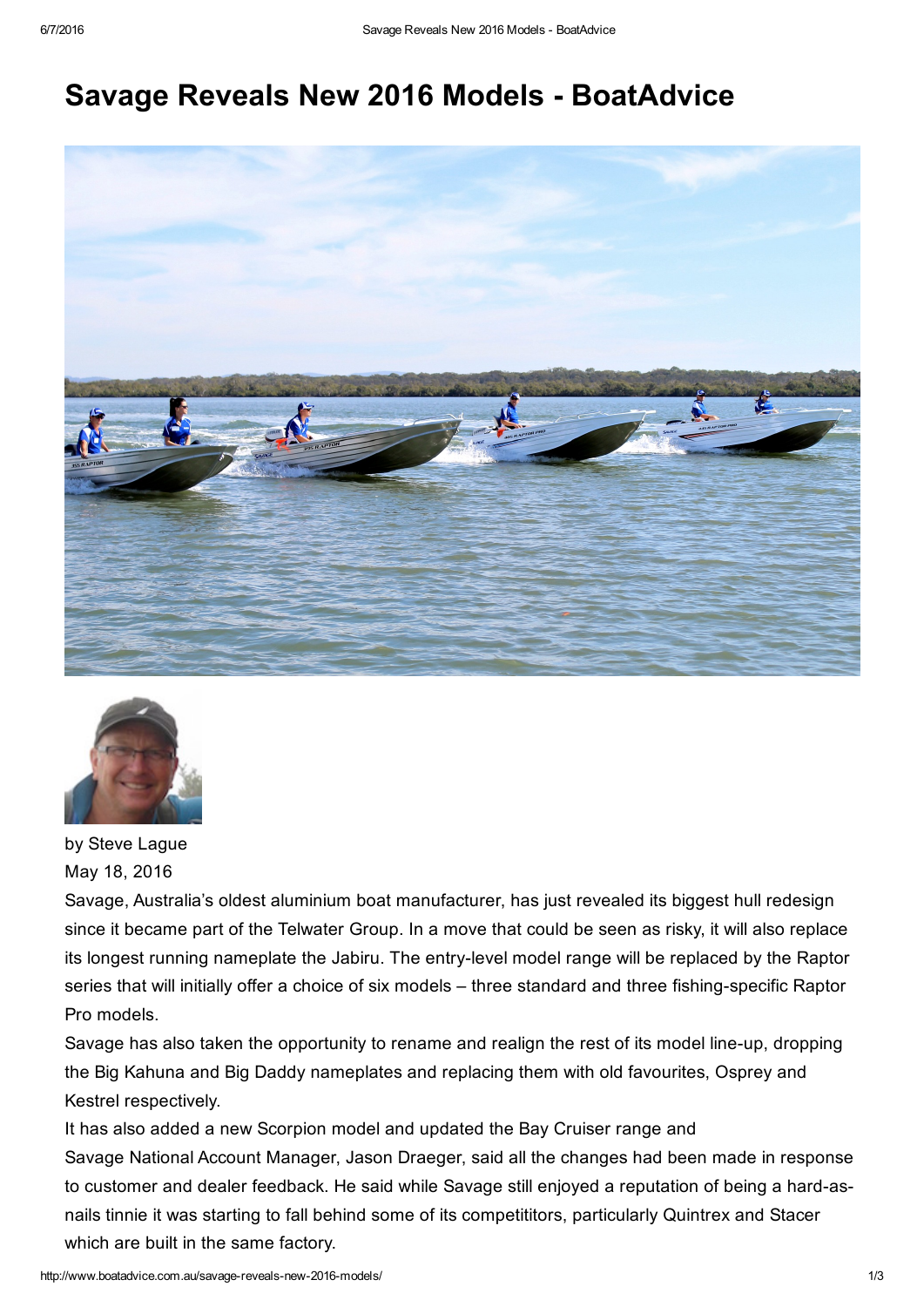#### 6/7/2016 Savage Reveals New 2016 Models BoatAdvice

"We now have the three brands better aligned with each offering specific features and advantages," Mr Draeger said.

To coincide with the release of the new Raptor model range Savage has also completed its move from steel to aluminium trailers. It will now offer aluminium trailers for boats ranging between 3.5m and 7.4m. All trailers will now also be built in house at the Coomera production facility.

The new aluminium trailers will be up to 40kg lighter than the steel trailers they are replacing, but will be more durable, tougher and won't rust.

The weight reduction will also mean many of the smaller models will have a trailerable weight of less than 750kg which means the trailers do not need to be fitted with brakes and can be towed by all but the smallest cars on the market.

### *RAPTOR*

The new entry-level Raptor will utilise an all-new hull design that will improve the ride, create more interior space and make it a more versatile boat. Mr Draeger said today's boat buying public wanted something that could be used for a variety of activities as well as inshore and offshore.

"The Raptors can be used for fishing, as a tender or for taking the family on fun adventures," he said. The new V-nose hull design will also make it more suited to offshore use than its predecessor. The standard Raptor will initially be offered in three model sizes, 355, 395 and 425. It will offer standard features like two bench seats (they will be riveted into the hull in the 355 and welded in the two bigger models), anchor gusset, front deck and a glovebox and drink holders. The entry-level model, fitted with a 15hp Evinrude four-stroke engine and sitting on an aluminium trailer will be priced from \$7,285.

The Raptor Pro, like the Jabiru Pro they replace, are aimed at the inshore fisherman with a forward and rear casting platform, carpeted floor, painted hull, pedestal seats and rod holders all standard. It will also be offered in three model sizes, 405, 425 and 445. All three will come standard with tiller steer Evinrude outboards but the two bigger models can also be fitted with a side console and steering wheel.

Mr Draeger said the Raptor Pro would come with everything needed for a day out fishing. "They also can be optioned up to suit your exact need and budget with extras such as liver bait tank, rod storage pockets, casting platform storage bins and customisable vinyl wrap," he said.

## BAY CRUISER

Savage has also updated every Bay Cruiser model except the smallest 415 that remains unchanged. All other models now have a bigger anchor well and have been modified so a plate that will hold an electric drum winch can be fitted as an option.

The three biggest models, the 485, 515 and 545 also get a new lean through dash that provides easier access to the anchor, a new extended dash that provides more room to fit electronics and bigger side decks.

### *SCORPION*

The Scorpion, which is designed for inshore and offshore fishing, range will also get a bigger roto